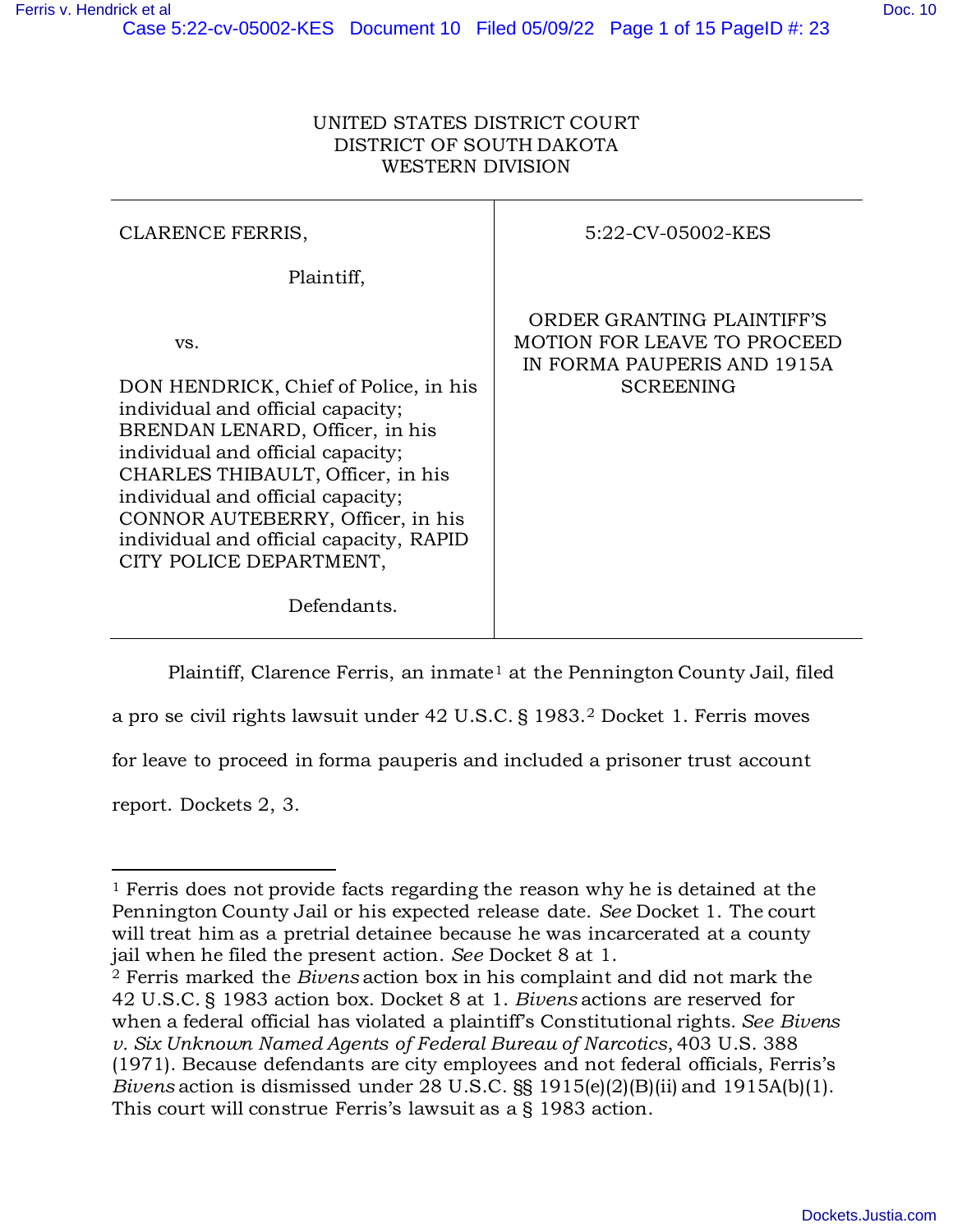### **I. Motion for Leave to Proceed in Forma Pauperis**

Ferris reports average monthly deposits of \$0 and an average monthly balance of \$0. Docket 3 at 1. Under the Prison Litigation Reform Act, a prisoner who "brings a civil action or files an appeal in forma pauperis . . . shall be required to pay the full amount of a filing fee." 28 U.S.C. § 1915(b)(1). "[W]hen an inmate seeks pauper status, the only issue is whether the inmate pays the entire fee at the initiation of the proceeding or over a period of time under an installment plan." *Henderson v. Norris*, 129 F.3d 481, 483 (8th Cir. 1997) (quoting *McGore v. Wrigglesworth*, 114 F.3d 601, 604 (6th Cir. 1997)).

The initial partial filing fee that accompanies an installment plan is calculated according to 28 U.S.C. § 1915(b)(1), which requires a payment of 20 percent of the greater of

(A) the average monthly deposits to the prisoner's account; or (B) the average monthly balance in the prisoner's account for the 6 month period immediately preceding the filing of the complaint or notice of appeal.

Based on the information regarding Ferris's prisoner trust account, the court grants Ferris leave to proceed in forma pauperis and waives the initial partial filing fee. *See* 28 U.S.C. § 1915(b)(4) ("In no event shall a prisoner be prohibited from bringing a civil action . . . for the reason that the prisoner has no assets and no means by which to pay the initial partial filing fee.").

In order to pay his filing fee, Ferris must "make monthly payments of 20 percent of the preceding month's income credited to the prisoner's account." 28 U.S.C. § 1915(b)(2). The statute places the burden on the prisoner's institution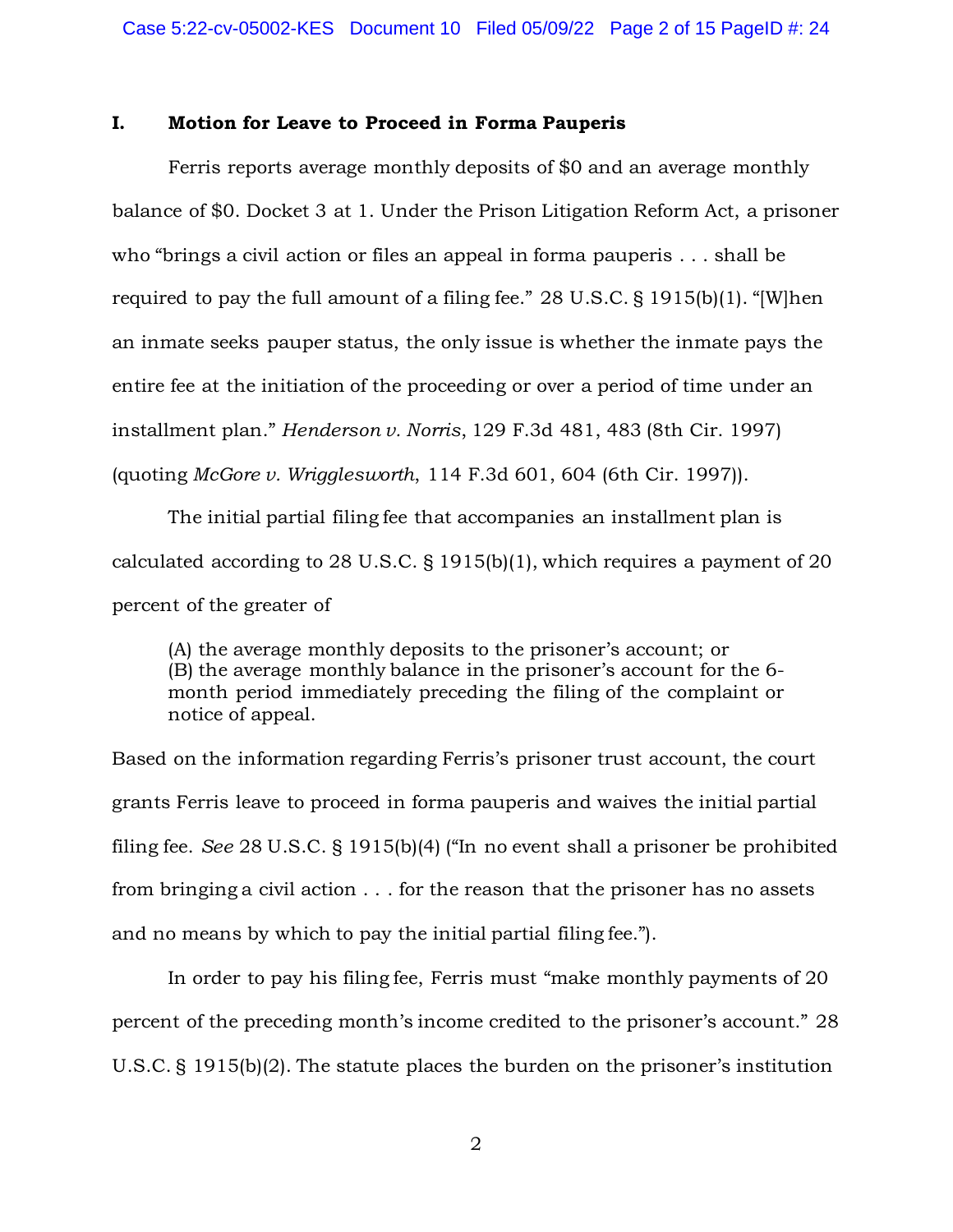to collect the additional monthly payments and forward them to the court as follows:

After payment of the initial partial filing fee, the prisoner shall be required to make monthly payments of 20 percent of the preceding month's income credited to the prisoner's account. The agency having custody of the prisoner shall forward payments from the prisoner's account to the clerk of the court each time the amount in the account exceeds \$10 until the filing fees are paid.

28 U.S.C. § 1915(b)(2). The installments will be collected pursuant to this procedure. The Clerk of Court will send a copy of this order to the appropriate financial official at Ferris's institution. Ferris remains responsible for the entire filing fee, as long as he is a prisoner. *See In re Tyler*, 110 F.3d 528, 529-30 (8th Cir. 1997).

# **II. 1915A Screening**

## **A. Factual Background**

The facts alleged in Ferris's complaint are: that Charles Thibault, Brendan Lenard, and Connor Auteberry, officers with the Rapid City Police Department, used excessive force when they tased him multiple times instead of handcuffing him while he had his hands up. Docket 1 at 3. He claims that Thibault and Lenard "used bad judgment pertaining to the situation assuming it was the man who was being the aggressor" and that this constituted discrimination. *Id.* at 4. He also claims that Thibault and Lenard wrote false statements in their reports that justified their use of force. *See id.* at 5.

Ferris brings claims for excessive force and discrimination, and he also accuses Thibault and Lenard of perjury. *Id.* at 3-5. He sues all individual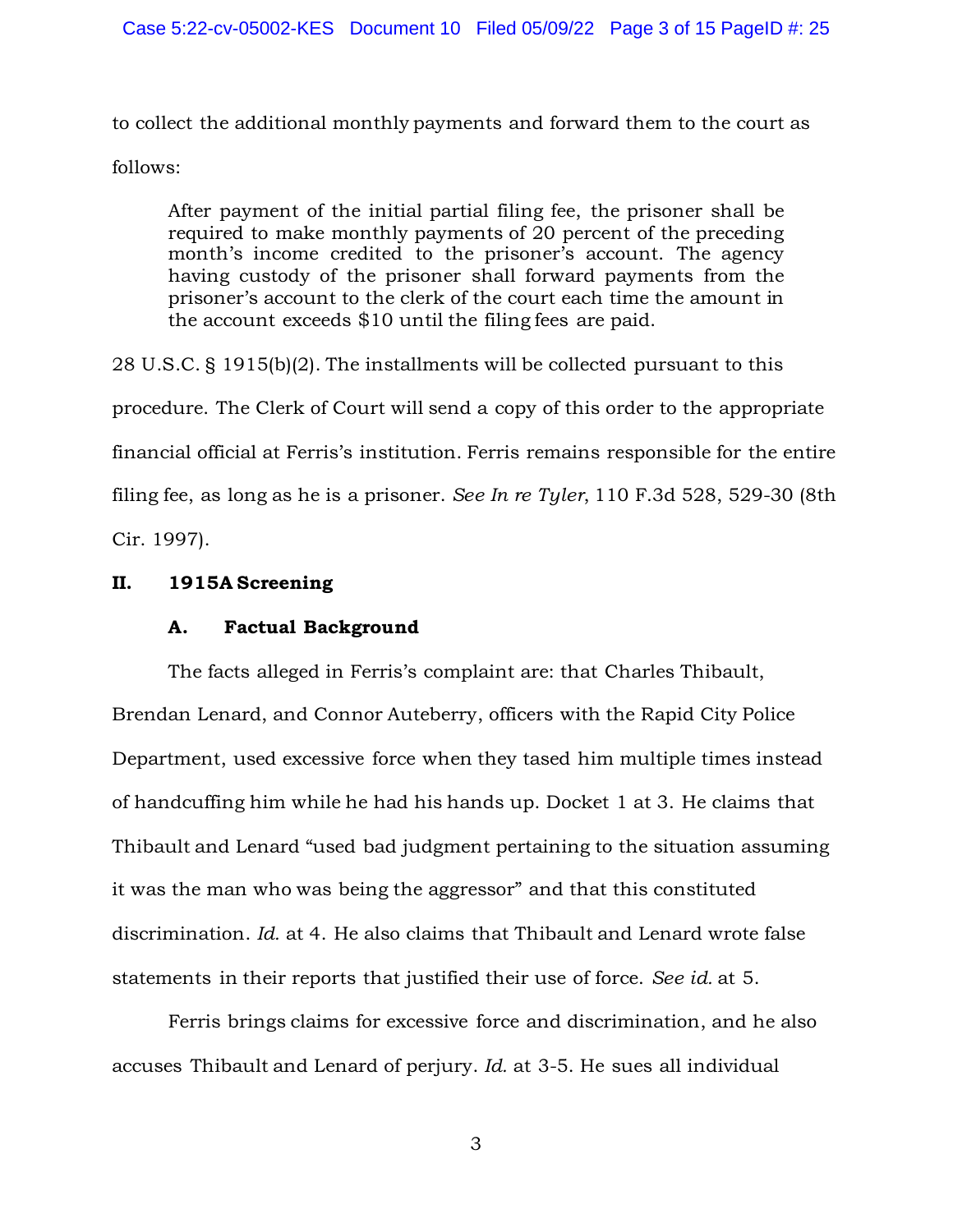defendants in their individual and official capacities. *Id.* at 1. He also brings these claims against the Rapid City Police Department. Docket 8 at 1. Ferris alleges that he suffered embarrassment and trauma for which he now takes medication, although he does not allege physical injury. Docket 1 at 3-5. He asks for an investigation into the Rapid City Police Department's use of excessive force against the community. *Id.* at 6. He also seeks five million dollars as compensation for his pain and suffering. *Id.*; Docket 7 at 1.

#### **B. Legal Background**

The court must assume as true all facts well pleaded in the complaint. *Estate of Rosenberg v. Crandell*, 56 F.3d 35, 36 (8th Cir. 1995). Pro se and civil rights complaints must be liberally construed. *Erickson v. Pardus*, 551 U.S. 89, 94 (2007); *Bediako v. Stein Mart, Inc.*, 354 F.3d 835, 839 (8th Cir. 2004). Even with this construction, "a pro se complaint must contain specific facts supporting its conclusions." *Martin v. Sargent*, 780 F.2d 1334, 1337 (8th Cir. 1985) (citation omitted); *see also Ellis v. City of Minneapolis*, 518 F. App'x 502, 504 (8th Cir. 2013).

A complaint "does not need detailed factual allegations . . . [but] requires more than labels and conclusions, and a formulaic recitation of the elements of a cause of action will not do[.]" *Bell Atl. Corp. v. Twombly*, 550 U.S. 544, 555 (2007) (internal citations omitted). If it does not contain these bare essentials, dismissal is appropriate. *See Beavers v. Lockhart*, 755 F.2d 657, 663 (8th Cir. 1985). *Twombly* requires that a complaint's "[f]actual allegations must be enough to raise a right to relief above the speculative level on the assumption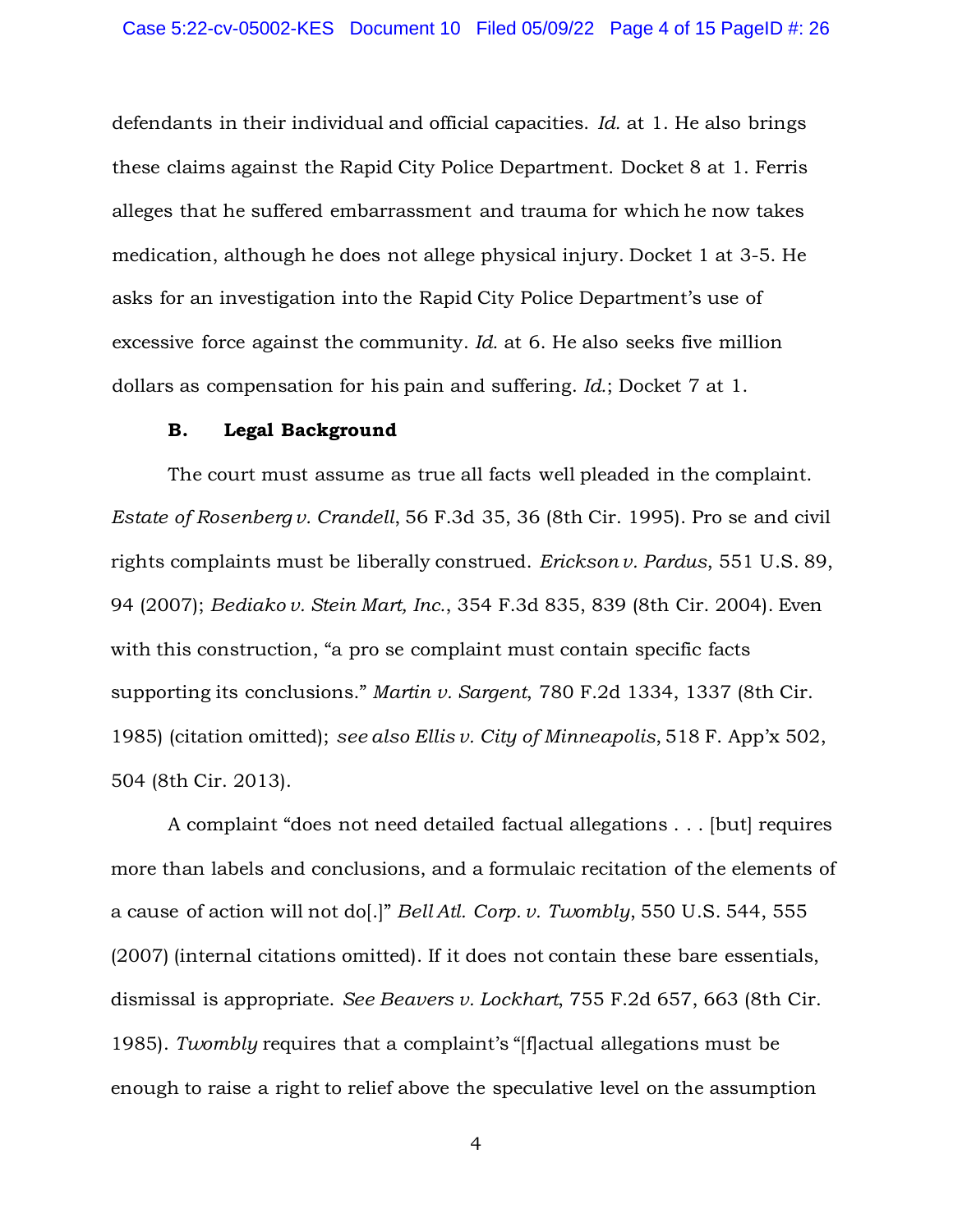that all of the allegations in the complaint are true[.]" *Twombly*, 550 U.S. at 555 (internal citation omitted); *see also Abdullah v. Minnesota*, 261 F. App'x 926, 927 (8th Cir. 2008) (noting that a "complaint must contain either direct or inferential allegations respecting all material elements necessary to sustain recovery under some viable legal theory"). Under 28 U.S.C. § 1915A, the court must screen prisoner complaints and dismiss them if they "(1) [are] frivolous, malicious, or fail[] to state a claim upon which relief may be granted; or (2) seek<sup>[]</sup> monetary relief from a defendant who is immune from such relief." 28 U.S.C. § 1915A(b). The court will now assess each individual claim under 28 U.S.C. § 1915A.

### **C. Legal Analysis**

#### **1. Claims Against the Rapid City Police Department**

Ferris brings claims against the Rapid City Police Department. Docket 8 at 1. The Eighth Circuit Court of Appeals has held that police departments are not juridical entities that are suable under 42 U.S.C. § 1983. *Ketchum v. City of West Memphis*, 974 F.2d 81, 82 (8th Cir. 1992). Further, "vicarious liability is not actionable under 42 U.S.C. § 1983." *Williams v. Willits*, 853 F.2d 586, 588 (8th Cir. 1988) (citing *Cotton v. Hutto*, 577 F.2d 453, 455 (8th Cir. 1978)). Thus, Ferris's claims against the Rapid City Police Department are dismissed without prejudice under 28 U.S.C. §§ 1915(e)(2)(B)(ii) and 1915A(b)(l).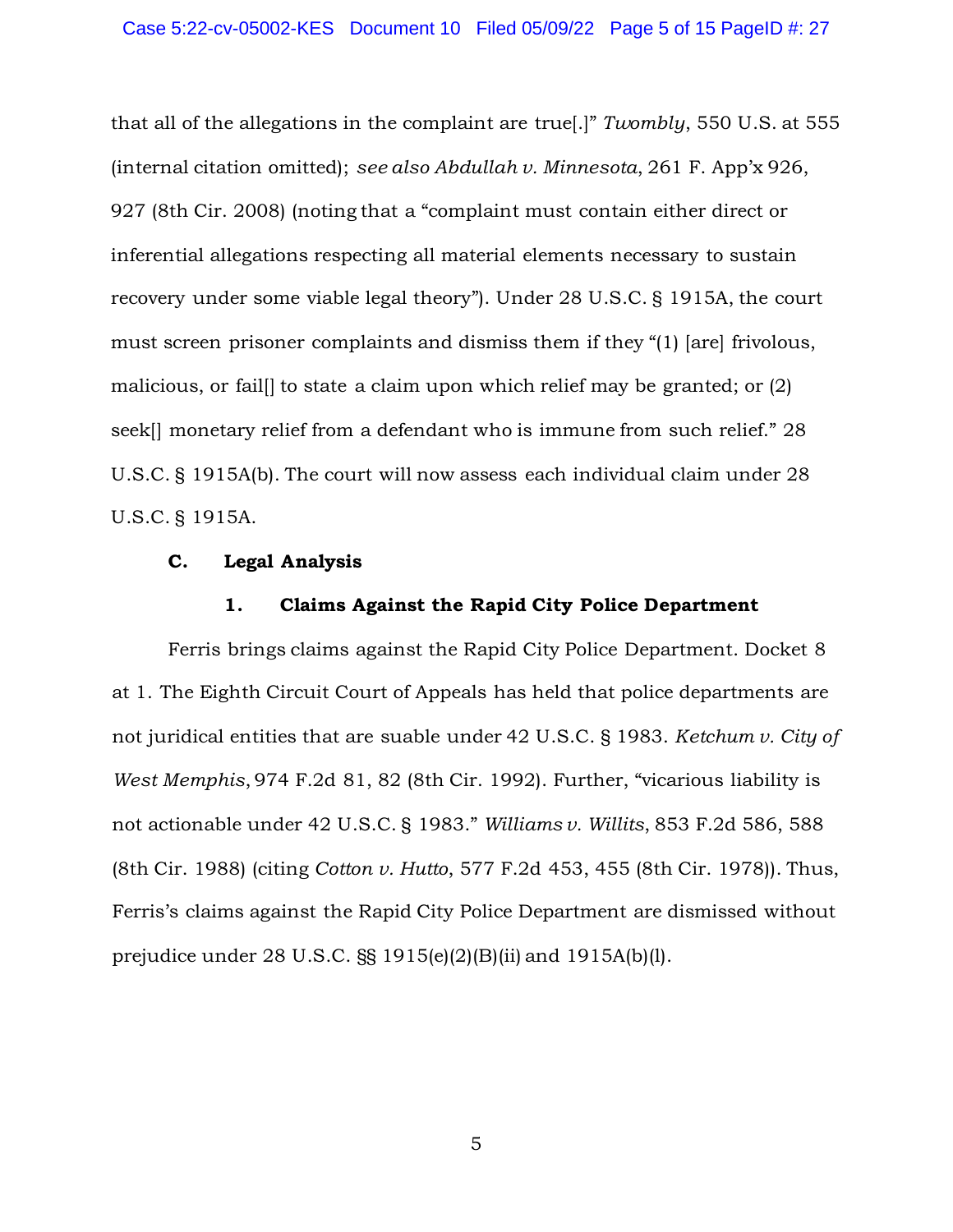### **2. Official Capacity Claims for Money Damages**

Ferris brings claims against Hedrick,<sup>[3](#page-5-0)</sup> Lenard, Thibault, and Auteberry in their official capacities for money damages. Docket 1 at 1. These defendants were all employees of the Rapid City Police Department at the time of the incident in question. *Id.* "A suit against a government officer in his [or her] official capacity is functionally equivalent to a suit against the employing governmental entity." *Veatch v. Bartels Lutheran Home*, 627 F.3d 1254, 1257 (8th Cir. 2010). Ferris's official capacity claims against Hedrick, Lenard, Thibault, and Auteberry are equivalent to claims against Rapid City.

"[A] local government may not be sued under § 1983 for an injury inflicted solely by its employees or agents." *Monell v. Dep't of Soc. Servs.*, 436 U.S. 658, 694 (1978). A municipal government may be sued only "when execution of a government's policy or custom, whether made by its lawmakers or by those whose edicts or acts may fairly be said to represent official policy," deprives a plaintiff of a federal right. *Id.*; *see also Clay v. Conlee*, 815 F.2d 1164, 1170 (8th Cir. 1997) (finding that "the [governmental] entity's official 'policy or custom' must have 'caused' the constitutional violation" in order for that entity to be liable under § 1983).

<span id="page-5-0"></span><sup>3</sup> Ferris names Don Hendrick, Chief of Police, as a defendant in this lawsuit. Docket 1 at 1. In other filings, he has referred to this defendant as Don Hedricks, Don Hendricks, and Don Hedrick. Docket 5 at 1; Docket 6 at 1; Docket 8 at 1. Ferris has also filed a motion to correct his complaint, alleging that Don Hedricks is the correct name. Docket 6 at 1. The Chief of Police's actual name is Don Hedrick. Ferris's motion to correct is denied because Don Hedricks is not his actual name. The court will refer to the Chief of Police by his actual name in this opinion.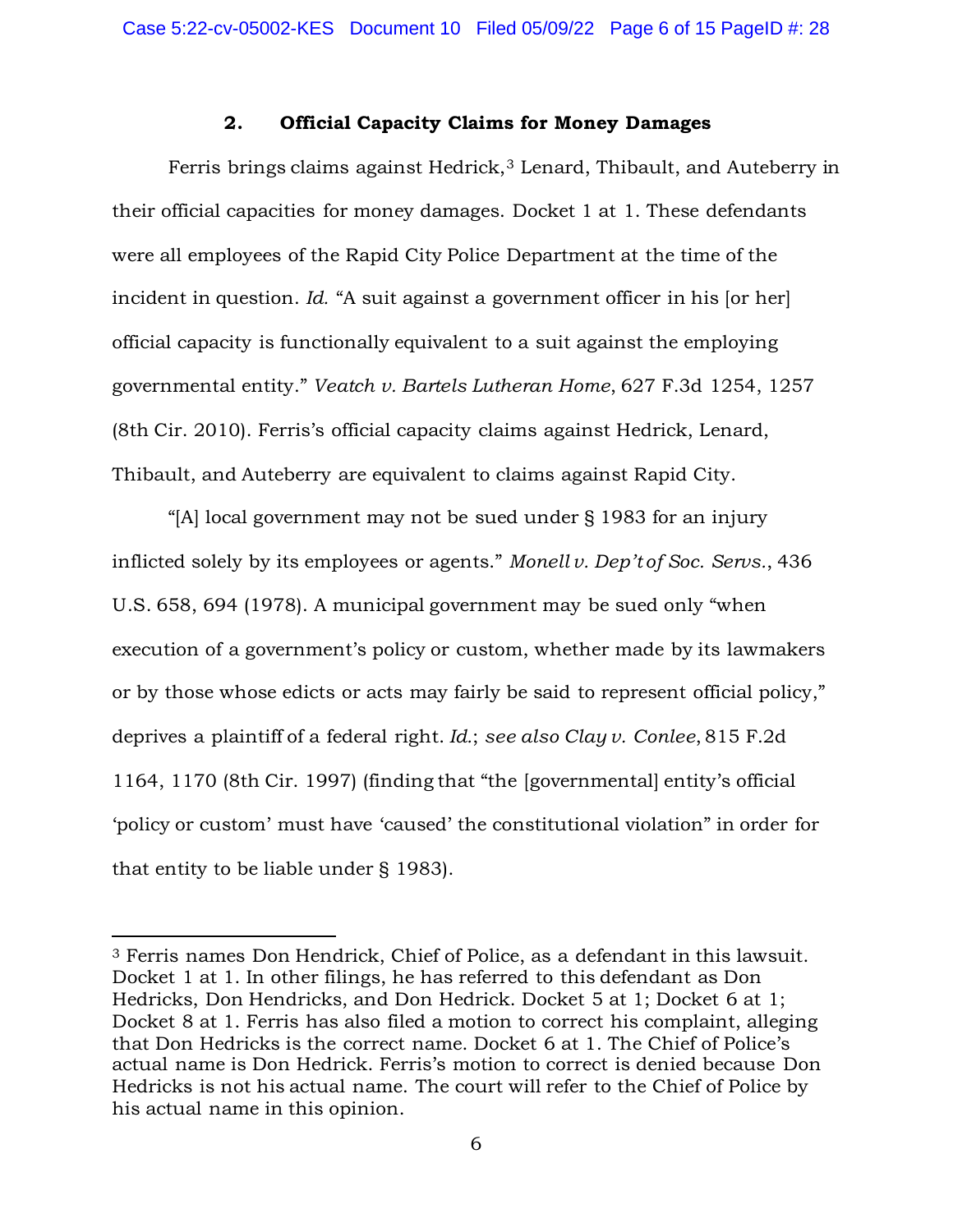To establish governmental liability premised on an unofficial custom rather than an official policy, a plaintiff must allege facts to support a finding of "a continuing, widespread, persistent pattern of unconstitutional misconduct by the governmental entity's employees" and "deliberate indifference to or tacit authorization of such conduct by the governmental entity's policymaking officials after notice to the officials of that misconduct[.]" *Brewington v. Keener*, 902 F.3d 796, 801 (8th Cir. 2018) (quoting *Corwin v. City of Independence*, 829 F.3d 695, 700 (8th Cir. 2016)). A § 1983 complaint does not need to "specifically plead the existence of an unconstitutional policy or custom to survive a motion to dismiss." *Crumpley-Patterson v. Trinity Lutheran Hosp.*, 388 F.3d 588, 591 (8th Cir. 2004) (citing *Doe ex rel. Doe v. Sch. Dist.*, 340 F.3d 605, 614 (8th Cir. 2003)). But the complaint must include some allegation, reference, or language that creates an inference that the conduct resulted from an unconstitutional policy or custom. *Id.*; *see also Doe*, 340 F.3d at 614 ("At a minimum, a complaint must allege facts which would support the existence of an unconstitutional policy or custom.").

Here, Ferris fails to allege facts that support the existence of an unconstitutional policy or custom. Although he claims that the Rapid City Police Department has used excessive force against the community, he provides no factual allegations to support these claims. *See* Docket 1 at 6. Thus, his claims against Hedrick, Lenard, Thibault, and Auteberry are dismissed without prejudice under 28 U.S.C. §§ 1915(e)(2)(B)(ii) and 1915A(b)(l).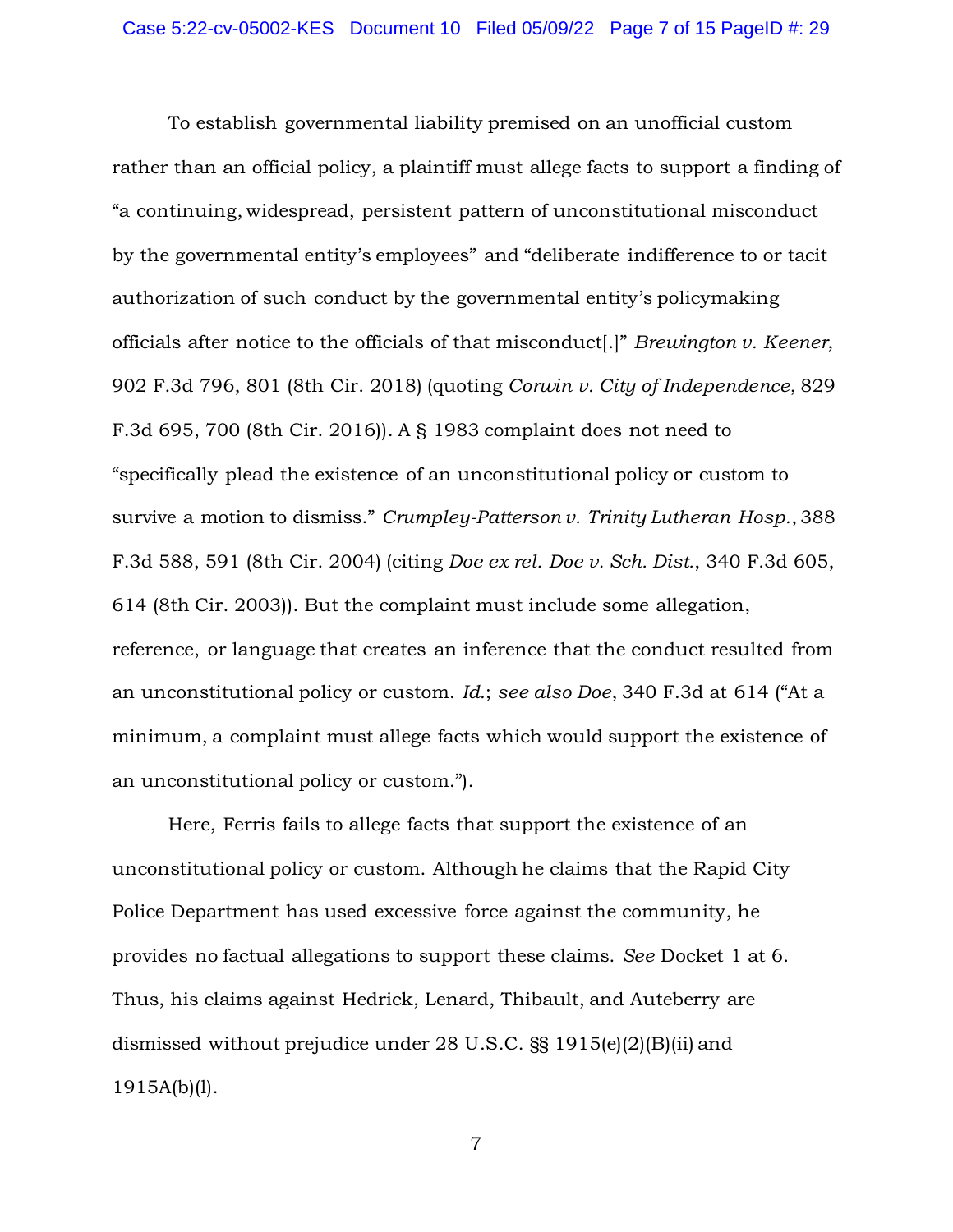# **3. Official Capacity Claims for Injunctive Relief and Individual Capacity Claims**

"Because vicarious liability is inapplicable to . . . [§ 1983](https://advance.lexis.com/document/?pdmfid=1000516&crid=4886d77b-9620-43b6-b74f-315faa08d740&pddocfullpath=%2Fshared%2Fdocument%2Fcases%2Furn%3AcontentItem%3A5T4K-BH31-JN14-G1Y9-00000-00&pdcontentcomponentid=6418&pdshepid=urn%3AcontentItem%3A5T4M-B9V1-J9X6-H27K-00000-00&pdteaserkey=sr0&pditab=allpods&pdworkfolderlocatorid=NOT_SAVED_IN_WORKFOLDER&ecomp=ppnqk&earg=sr0&prid=7cc19747-57ff-46d4-ba1c-2240eba28810) suits, a plaintiff must plead that each Government-official defendant, through the official's own individual actions, has violated the Constitution." *[Ashcroft v. Iqbal](https://advance.lexis.com/document/?pdmfid=1000516&crid=4886d77b-9620-43b6-b74f-315faa08d740&pddocfullpath=%2Fshared%2Fdocument%2Fcases%2Furn%3AcontentItem%3A5T4K-BH31-JN14-G1Y9-00000-00&pdcontentcomponentid=6418&pdshepid=urn%3AcontentItem%3A5T4M-B9V1-J9X6-H27K-00000-00&pdteaserkey=sr0&pditab=allpods&pdworkfolderlocatorid=NOT_SAVED_IN_WORKFOLDER&ecomp=ppnqk&earg=sr0&prid=7cc19747-57ff-46d4-ba1c-2240eba28810)*[, 556 U.S.](https://advance.lexis.com/document/?pdmfid=1000516&crid=4886d77b-9620-43b6-b74f-315faa08d740&pddocfullpath=%2Fshared%2Fdocument%2Fcases%2Furn%3AcontentItem%3A5T4K-BH31-JN14-G1Y9-00000-00&pdcontentcomponentid=6418&pdshepid=urn%3AcontentItem%3A5T4M-B9V1-J9X6-H27K-00000-00&pdteaserkey=sr0&pditab=allpods&pdworkfolderlocatorid=NOT_SAVED_IN_WORKFOLDER&ecomp=ppnqk&earg=sr0&prid=7cc19747-57ff-46d4-ba1c-2240eba28810)  [662, 676 \(2009\).](https://advance.lexis.com/document/?pdmfid=1000516&crid=4886d77b-9620-43b6-b74f-315faa08d740&pddocfullpath=%2Fshared%2Fdocument%2Fcases%2Furn%3AcontentItem%3A5T4K-BH31-JN14-G1Y9-00000-00&pdcontentcomponentid=6418&pdshepid=urn%3AcontentItem%3A5T4M-B9V1-J9X6-H27K-00000-00&pdteaserkey=sr0&pditab=allpods&pdworkfolderlocatorid=NOT_SAVED_IN_WORKFOLDER&ecomp=ppnqk&earg=sr0&prid=7cc19747-57ff-46d4-ba1c-2240eba28810)

Thus, each Government official . . . is only liable for his or her own misconduct. As we have held, a supervising officer can be liable for an inferior officer's constitutional violation only if he directly participated in the constitutional violation, or if his failure to train or supervise the offending actor caused the deprivation.

*[Parrish v. Ball](https://advance.lexis.com/document/?pdmfid=1000516&crid=4886d77b-9620-43b6-b74f-315faa08d740&pddocfullpath=%2Fshared%2Fdocument%2Fcases%2Furn%3AcontentItem%3A5T4K-BH31-JN14-G1Y9-00000-00&pdcontentcomponentid=6418&pdshepid=urn%3AcontentItem%3A5T4M-B9V1-J9X6-H27K-00000-00&pdteaserkey=sr0&pditab=allpods&pdworkfolderlocatorid=NOT_SAVED_IN_WORKFOLDER&ecomp=ppnqk&earg=sr0&prid=7cc19747-57ff-46d4-ba1c-2240eba28810)*[, 594 F.3d 993, 1001 \(8th Cir. 2010\)](https://advance.lexis.com/document/?pdmfid=1000516&crid=4886d77b-9620-43b6-b74f-315faa08d740&pddocfullpath=%2Fshared%2Fdocument%2Fcases%2Furn%3AcontentItem%3A5T4K-BH31-JN14-G1Y9-00000-00&pdcontentcomponentid=6418&pdshepid=urn%3AcontentItem%3A5T4M-B9V1-J9X6-H27K-00000-00&pdteaserkey=sr0&pditab=allpods&pdworkfolderlocatorid=NOT_SAVED_IN_WORKFOLDER&ecomp=ppnqk&earg=sr0&prid=7cc19747-57ff-46d4-ba1c-2240eba28810) (cleaned up). Ferris's individual capacity claims must allege that each individual defendant either participated in the unconstitutional conduct or caused the conduct to occur through a failure to train or supervise the offending actor.

### **a. Claims against Don Hedrick**

Ferris brings claims against Hedrick in his individual capacity and in his official capacity for injunctive relief. *See* Docket 1 at 1. Although Ferris alleges that actions taken by Lenard, Thibault, and Auteberry violated his rights, he makes no allegations regarding actions taken by Hedrick. *See id.* at 3-5. Further, he makes no allegations regarding Hedrick's failure to train or supervise Lenard, Thibault, and Auteberry. Under *Parrish*, an officer is only liable for a constitutional violation if he "directly participated in the constitutional violation, or if his failure to train or supervise the offending actor caused the deprivation." *Parrish*, 594 F.3d at 1001 (cleaned up). Thus, Ferris's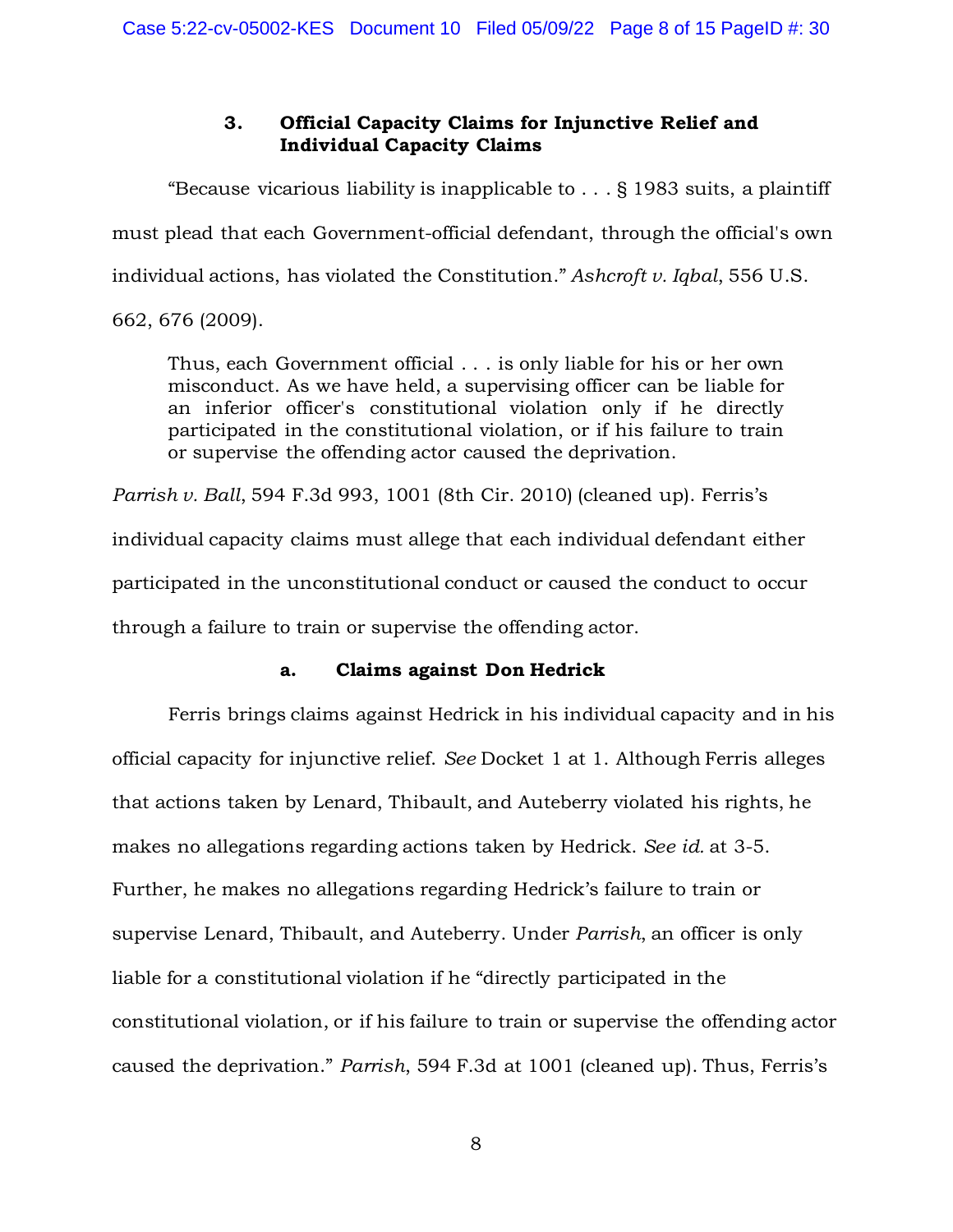claims against Hedrick in his individual capacity and in his official capacity for injunctive relief are dismissed without prejudice under 28 U.S.C. §§ 1915(e)(2)(B)(ii) and 1915A(b)(l).

### **b. Fourth Amendment Excessive Force Claims**

Ferris brings excessive force claims against Lenard, Thibault, and Auteberry in their individual capacities and in their official capacities for injunctive relief. *See* Docket 1 at 1, 3. The Fourth Amendment guarantees the right to be free from excessive force during an arrest.[4](#page-8-0) *Jackson v. Stair*, 944 F.3d 704, 709 (8th Cir. 2019) (citing *Graham v. Connor*, 490 U.S. 386, 394-95 (1989)). The United States Supreme Court "has long recognized that the right to make an arrest or investigatory stop necessarily carries with it the right to use some degree of physical coercion or threat thereof to effect it." *[Graham](https://advance.lexis.com/document/teaserdocument/?pdmfid=1000516&crid=ae9edae4-267d-4068-913c-779863c55c3d&pdteaserkey=h1&pditab=allpods&pddocfullpath=%2Fshared%2Fdocument%2Fcases%2Furn%3AcontentItem%3A5S72-NS41-FGJR-20NT-00000-00&ecomp=_zt4k&earg=sr1&prid=bfc2685a-d1ad-47de-95d8-1941664287b6)*[, 490](https://advance.lexis.com/document/teaserdocument/?pdmfid=1000516&crid=ae9edae4-267d-4068-913c-779863c55c3d&pdteaserkey=h1&pditab=allpods&pddocfullpath=%2Fshared%2Fdocument%2Fcases%2Furn%3AcontentItem%3A5S72-NS41-FGJR-20NT-00000-00&ecomp=_zt4k&earg=sr1&prid=bfc2685a-d1ad-47de-95d8-1941664287b6)  [U.S. at 396.](https://advance.lexis.com/document/teaserdocument/?pdmfid=1000516&crid=ae9edae4-267d-4068-913c-779863c55c3d&pdteaserkey=h1&pditab=allpods&pddocfullpath=%2Fshared%2Fdocument%2Fcases%2Furn%3AcontentItem%3A5S72-NS41-FGJR-20NT-00000-00&ecomp=_zt4k&earg=sr1&prid=bfc2685a-d1ad-47de-95d8-1941664287b6) "[T]he [Fourth Amendment](https://advance.lexis.com/document/teaserdocument/?pdmfid=1000516&crid=ae9edae4-267d-4068-913c-779863c55c3d&pdteaserkey=h1&pditab=allpods&pddocfullpath=%2Fshared%2Fdocument%2Fcases%2Furn%3AcontentItem%3A5S72-NS41-FGJR-20NT-00000-00&ecomp=_zt4k&earg=sr1&prid=bfc2685a-d1ad-47de-95d8-1941664287b6) requires us to ask, from the perspective of a reasonable officer on the scene, 'whether the officers' actions are "objectively reasonable" in light of the facts and circumstances confronting them, without regard to their underlying intent or motivation.' "*Franklin v. [Peterson](https://advance.lexis.com/document/teaserdocument/?pdmfid=1000516&crid=ae9edae4-267d-4068-913c-779863c55c3d&pdteaserkey=h1&pditab=allpods&pddocfullpath=%2Fshared%2Fdocument%2Fcases%2Furn%3AcontentItem%3A5S72-NS41-FGJR-20NT-00000-00&ecomp=_zt4k&earg=sr1&prid=bfc2685a-d1ad-47de-95d8-1941664287b6)*[, 878 F.3d 631, 635](https://advance.lexis.com/document/teaserdocument/?pdmfid=1000516&crid=ae9edae4-267d-4068-913c-779863c55c3d&pdteaserkey=h1&pditab=allpods&pddocfullpath=%2Fshared%2Fdocument%2Fcases%2Furn%3AcontentItem%3A5S72-NS41-FGJR-20NT-00000-00&ecomp=_zt4k&earg=sr1&prid=bfc2685a-d1ad-47de-95d8-1941664287b6) (8th Cir. 2017) (quoting *[Graham](https://advance.lexis.com/document/teaserdocument/?pdmfid=1000516&crid=ae9edae4-267d-4068-913c-779863c55c3d&pdteaserkey=h1&pditab=allpods&pddocfullpath=%2Fshared%2Fdocument%2Fcases%2Furn%3AcontentItem%3A5S72-NS41-FGJR-20NT-00000-00&ecomp=_zt4k&earg=sr1&prid=bfc2685a-d1ad-47de-95d8-1941664287b6)*[, 490 U.S. at 397\).](https://advance.lexis.com/document/teaserdocument/?pdmfid=1000516&crid=ae9edae4-267d-4068-913c-779863c55c3d&pdteaserkey=h1&pditab=allpods&pddocfullpath=%2Fshared%2Fdocument%2Fcases%2Furn%3AcontentItem%3A5S72-NS41-FGJR-20NT-00000-00&ecomp=_zt4k&earg=sr1&prid=bfc2685a-d1ad-47de-95d8-1941664287b6)

"[A] citizen may prove an unreasonable seizure based on an excessive use of force without necessarily showing more than *de minimis* injury . . . ." *Chambers v. Pennycook*, 641 F.3d 898, 901 (8th Cir 2011). The Eighth Circuit

<span id="page-8-0"></span><sup>4</sup> Ferris does not specifically allege that the defendants tased him during an arrest. *See* Docket 1 at 3-5. Because Ferris filed this complaint from the Pennington County Jail following his interaction with police officers, this court assumes for the purposes of screening that this interaction was an arrest.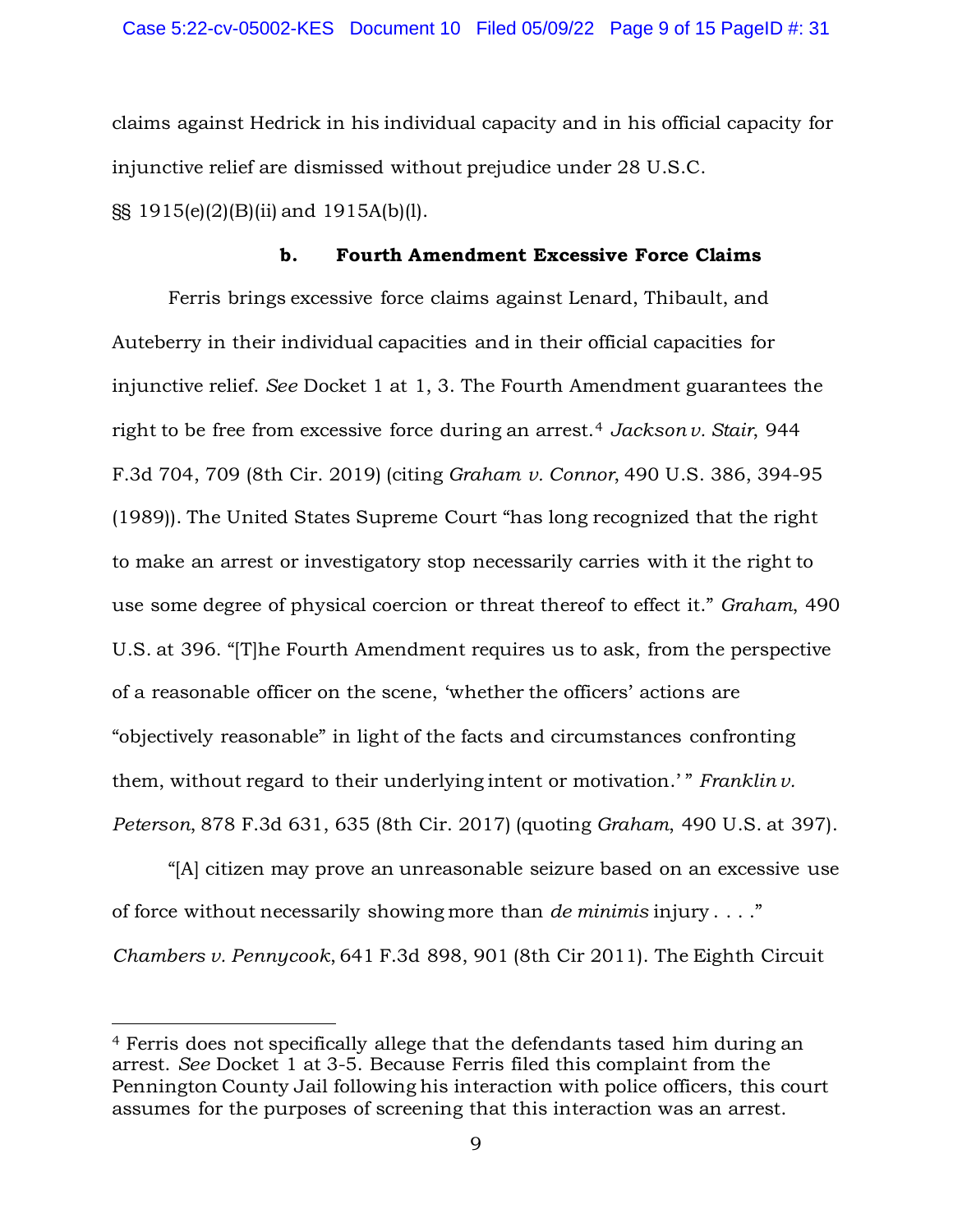has found that when a plaintiff pursues an excessive force claim, "the necessary level of injury is actual injury." *Dawkins v. Graham*, 50 F.3d 532, 535 (8th Cir. 1995). In *Dawkins*, while some of the plaintiffs suffered physical injuries, one plaintiff only suffered from posttraumatic stress disorder as a result of the alleged conduct. *Id.* The *Dawkins* court found that the plaintiffs, including the one with posttraumatic stress disorder, suffered actual injuries. *Id.*; *see also Wilson v. Lamp*, 142 F. Supp. 3d 793, 805 (N.D. Iowa 2015) ("Although almost all excessive force claims in the Eighth Circuit are based on the unreasonableness as to the infliction of physical injury, this is not a requirement.").

Here, Ferris alleges that the force used was not objectively reasonable. *See* Docket 1 at 3. He alleges that Lenard, Thibault, and Auteberry tased him multiple times while he had his hands up and could have been handcuffed instead, causing him embarrassment and trauma for which he takes medication. *See id.* at 3. Under *Dawkins*, Ferris need not allege physical injury to satisfy the actual injury requirement. 50 F.3d at 535. Thus, Ferris's claims for excessive force in violation of his Fourth Amendment rights against Lenard, Thibault, and Auteberry in their individual capacities and in their official capacities for injunctive relief survive § 1915A screening.

#### **c. Fourteenth Amendment Equal Protection Claims**

Ferris alleges that Thibault and Lenard discriminated against him by assuming that he was the aggressor when they encountered him because he is male. *See* Docket 1 at 4. Construing his complaint liberally, Ferris brings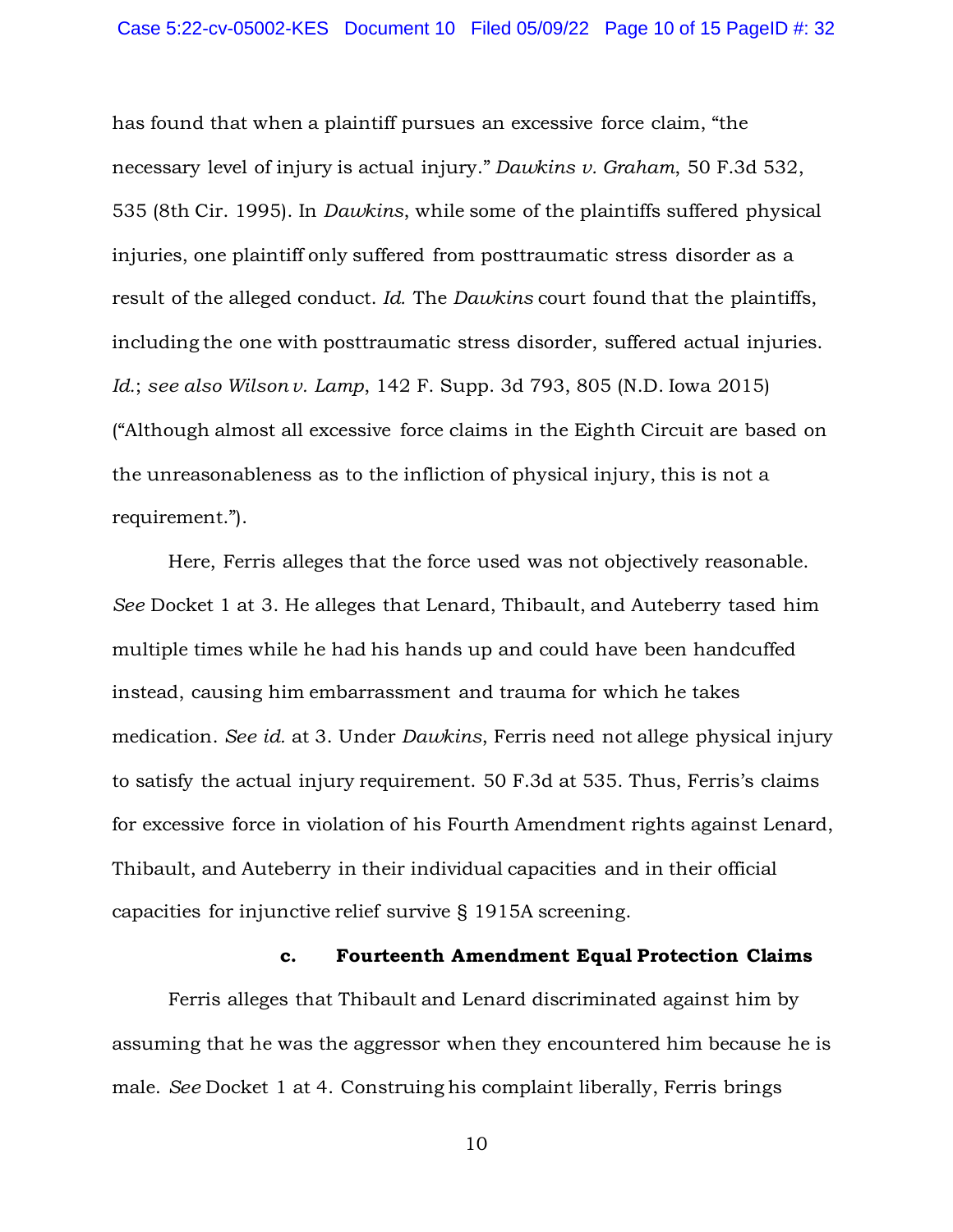Fourteenth Amendment Equal Protection claims against Thibault and Lenard in their individual capacities and in their official capacities for injunctive relief. *See id.* at 1, 4.

"The [Equal Protection Clause](https://advance.lexis.com/document/?pdmfid=1000516&crid=d8663190-945d-43c6-ad96-4d7079a836c6&pddocfullpath=%2Fshared%2Fdocument%2Fcases%2Furn%3AcontentItem%3A5TBV-8681-JX8W-M47R-00000-00&pddocid=urn%3AcontentItem%3A5TBV-8681-JX8W-M47R-00000-00&pdcontentcomponentid=6418&pdteaserkey=sr3&pditab=allpods&ecomp=n74Lk&earg=sr3&prid=1880279b-ca68-47bf-a9da-af5c9a2f59a5) generally requires the government to treat similarly situated people alike." *Klinger v. Dep't of Corr.*[, 31 F.3d 727, 731 \(8th](https://advance.lexis.com/document/?pdmfid=1000516&crid=d8663190-945d-43c6-ad96-4d7079a836c6&pddocfullpath=%2Fshared%2Fdocument%2Fcases%2Furn%3AcontentItem%3A5TBV-8681-JX8W-M47R-00000-00&pddocid=urn%3AcontentItem%3A5TBV-8681-JX8W-M47R-00000-00&pdcontentcomponentid=6418&pdteaserkey=sr3&pditab=allpods&ecomp=n74Lk&earg=sr3&prid=1880279b-ca68-47bf-a9da-af5c9a2f59a5)  [Cir. 1994\)](https://advance.lexis.com/document/?pdmfid=1000516&crid=d8663190-945d-43c6-ad96-4d7079a836c6&pddocfullpath=%2Fshared%2Fdocument%2Fcases%2Furn%3AcontentItem%3A5TBV-8681-JX8W-M47R-00000-00&pddocid=urn%3AcontentItem%3A5TBV-8681-JX8W-M47R-00000-00&pdcontentcomponentid=6418&pdteaserkey=sr3&pditab=allpods&ecomp=n74Lk&earg=sr3&prid=1880279b-ca68-47bf-a9da-af5c9a2f59a5) (citing *[City of Cleburne v. Cleburne Living Ctr., Inc.](https://advance.lexis.com/document/?pdmfid=1000516&crid=d8663190-945d-43c6-ad96-4d7079a836c6&pddocfullpath=%2Fshared%2Fdocument%2Fcases%2Furn%3AcontentItem%3A5TBV-8681-JX8W-M47R-00000-00&pddocid=urn%3AcontentItem%3A5TBV-8681-JX8W-M47R-00000-00&pdcontentcomponentid=6418&pdteaserkey=sr3&pditab=allpods&ecomp=n74Lk&earg=sr3&prid=1880279b-ca68-47bf-a9da-af5c9a2f59a5)*[, 473 U.S. 432,](https://advance.lexis.com/document/?pdmfid=1000516&crid=d8663190-945d-43c6-ad96-4d7079a836c6&pddocfullpath=%2Fshared%2Fdocument%2Fcases%2Furn%3AcontentItem%3A5TBV-8681-JX8W-M47R-00000-00&pddocid=urn%3AcontentItem%3A5TBV-8681-JX8W-M47R-00000-00&pdcontentcomponentid=6418&pdteaserkey=sr3&pditab=allpods&ecomp=n74Lk&earg=sr3&prid=1880279b-ca68-47bf-a9da-af5c9a2f59a5)  [439 \(1985\)\)](https://advance.lexis.com/document/?pdmfid=1000516&crid=d8663190-945d-43c6-ad96-4d7079a836c6&pddocfullpath=%2Fshared%2Fdocument%2Fcases%2Furn%3AcontentItem%3A5TBV-8681-JX8W-M47R-00000-00&pddocid=urn%3AcontentItem%3A5TBV-8681-JX8W-M47R-00000-00&pdcontentcomponentid=6418&pdteaserkey=sr3&pditab=allpods&ecomp=n74Lk&earg=sr3&prid=1880279b-ca68-47bf-a9da-af5c9a2f59a5). A plaintiff must first demonstrate that he was treated "differently than others who were similarly situated to [him]." *Id*.; *see also [In re Kemp](https://advance.lexis.com/document/?pdmfid=1000516&crid=d8663190-945d-43c6-ad96-4d7079a836c6&pddocfullpath=%2Fshared%2Fdocument%2Fcases%2Furn%3AcontentItem%3A5TBV-8681-JX8W-M47R-00000-00&pddocid=urn%3AcontentItem%3A5TBV-8681-JX8W-M47R-00000-00&pdcontentcomponentid=6418&pdteaserkey=sr3&pditab=allpods&ecomp=n74Lk&earg=sr3&prid=1880279b-ca68-47bf-a9da-af5c9a2f59a5)*[, 894](https://advance.lexis.com/document/?pdmfid=1000516&crid=d8663190-945d-43c6-ad96-4d7079a836c6&pddocfullpath=%2Fshared%2Fdocument%2Fcases%2Furn%3AcontentItem%3A5TBV-8681-JX8W-M47R-00000-00&pddocid=urn%3AcontentItem%3A5TBV-8681-JX8W-M47R-00000-00&pdcontentcomponentid=6418&pdteaserkey=sr3&pditab=allpods&ecomp=n74Lk&earg=sr3&prid=1880279b-ca68-47bf-a9da-af5c9a2f59a5)  [F.3d 900, 909-10 \(8th Cir. 2018\)](https://advance.lexis.com/document/?pdmfid=1000516&crid=d8663190-945d-43c6-ad96-4d7079a836c6&pddocfullpath=%2Fshared%2Fdocument%2Fcases%2Furn%3AcontentItem%3A5TBV-8681-JX8W-M47R-00000-00&pddocid=urn%3AcontentItem%3A5TBV-8681-JX8W-M47R-00000-00&pdcontentcomponentid=6418&pdteaserkey=sr3&pditab=allpods&ecomp=n74Lk&earg=sr3&prid=1880279b-ca68-47bf-a9da-af5c9a2f59a5) (finding that "[d]issimilar treatment of dissimilarly situated persons does not violate equal protection" (alteration in original) (quoting *Klinger*[, 31 F.3d at 731\)](https://advance.lexis.com/document/?pdmfid=1000516&crid=d8663190-945d-43c6-ad96-4d7079a836c6&pddocfullpath=%2Fshared%2Fdocument%2Fcases%2Furn%3AcontentItem%3A5TBV-8681-JX8W-M47R-00000-00&pddocid=urn%3AcontentItem%3A5TBV-8681-JX8W-M47R-00000-00&pdcontentcomponentid=6418&pdteaserkey=sr3&pditab=allpods&ecomp=n74Lk&earg=sr3&prid=1880279b-ca68-47bf-a9da-af5c9a2f59a5)). An equal protection violation also requires "an intent to discriminate." *In re Kemp*, 894 F.3d at 910; *see also [Henley v. Brown](https://advance.lexis.com/document/?pdmfid=1000516&crid=d8663190-945d-43c6-ad96-4d7079a836c6&pddocfullpath=%2Fshared%2Fdocument%2Fcases%2Furn%3AcontentItem%3A5TBV-8681-JX8W-M47R-00000-00&pddocid=urn%3AcontentItem%3A5TBV-8681-JX8W-M47R-00000-00&pdcontentcomponentid=6418&pdteaserkey=sr3&pditab=allpods&ecomp=n74Lk&earg=sr3&prid=1880279b-ca68-47bf-a9da-af5c9a2f59a5)*[, 686 F.3d 634, 642 \(8th Cir. 2012\)](https://advance.lexis.com/document/?pdmfid=1000516&crid=d8663190-945d-43c6-ad96-4d7079a836c6&pddocfullpath=%2Fshared%2Fdocument%2Fcases%2Furn%3AcontentItem%3A5TBV-8681-JX8W-M47R-00000-00&pddocid=urn%3AcontentItem%3A5TBV-8681-JX8W-M47R-00000-00&pdcontentcomponentid=6418&pdteaserkey=sr3&pditab=allpods&ecomp=n74Lk&earg=sr3&prid=1880279b-ca68-47bf-a9da-af5c9a2f59a5) ("In the absence of any allegations of intentional discrimination, we therefore concluded the [Equal](https://advance.lexis.com/document/?pdmfid=1000516&crid=d8663190-945d-43c6-ad96-4d7079a836c6&pddocfullpath=%2Fshared%2Fdocument%2Fcases%2Furn%3AcontentItem%3A5TBV-8681-JX8W-M47R-00000-00&pddocid=urn%3AcontentItem%3A5TBV-8681-JX8W-M47R-00000-00&pdcontentcomponentid=6418&pdteaserkey=sr3&pditab=allpods&ecomp=n74Lk&earg=sr3&prid=1880279b-ca68-47bf-a9da-af5c9a2f59a5)  [Protection Clause](https://advance.lexis.com/document/?pdmfid=1000516&crid=d8663190-945d-43c6-ad96-4d7079a836c6&pddocfullpath=%2Fshared%2Fdocument%2Fcases%2Furn%3AcontentItem%3A5TBV-8681-JX8W-M47R-00000-00&pddocid=urn%3AcontentItem%3A5TBV-8681-JX8W-M47R-00000-00&pdcontentcomponentid=6418&pdteaserkey=sr3&pditab=allpods&ecomp=n74Lk&earg=sr3&prid=1880279b-ca68-47bf-a9da-af5c9a2f59a5) did not provide a ground for relief for appellant's [section](https://advance.lexis.com/document/?pdmfid=1000516&crid=d8663190-945d-43c6-ad96-4d7079a836c6&pddocfullpath=%2Fshared%2Fdocument%2Fcases%2Furn%3AcontentItem%3A5TBV-8681-JX8W-M47R-00000-00&pddocid=urn%3AcontentItem%3A5TBV-8681-JX8W-M47R-00000-00&pdcontentcomponentid=6418&pdteaserkey=sr3&pditab=allpods&ecomp=n74Lk&earg=sr3&prid=1880279b-ca68-47bf-a9da-af5c9a2f59a5)  [1983](https://advance.lexis.com/document/?pdmfid=1000516&crid=d8663190-945d-43c6-ad96-4d7079a836c6&pddocfullpath=%2Fshared%2Fdocument%2Fcases%2Furn%3AcontentItem%3A5TBV-8681-JX8W-M47R-00000-00&pddocid=urn%3AcontentItem%3A5TBV-8681-JX8W-M47R-00000-00&pdcontentcomponentid=6418&pdteaserkey=sr3&pditab=allpods&ecomp=n74Lk&earg=sr3&prid=1880279b-ca68-47bf-a9da-af5c9a2f59a5) race discrimination claim.").

Here, Ferris fails to allege facts sufficient to state a claim against Thibault and Lenard for violation of his Fourteenth Amendment right to equal protection of the laws. *See* Docket 1 at 4. Ferris claims that Thibault and Lenard used "bad judgment" in assuming that he was the aggressor because of his gender. *Id.* But Ferris makes no allegations regarding who he was interacting with at the time that he was approached and tased by Thibault and Lenard. *See id.* Thus, he makes no showing that he was treated differently than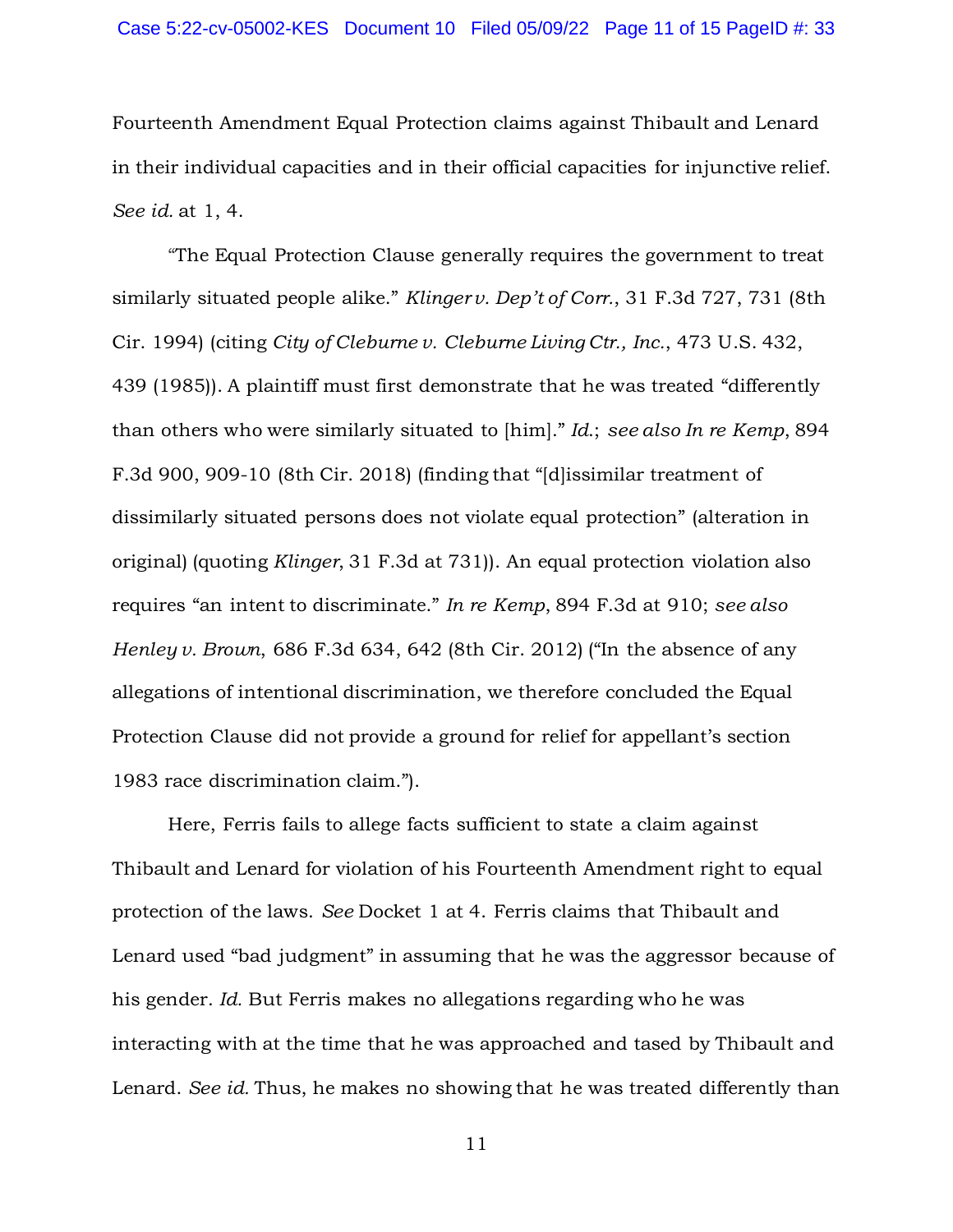a similarly situated individual, nor does he show an intent to discriminate on the part of Thibault and Lenard. Ferris's Fourteenth Amendment equal protection claims against Thibault and Lenard in their individual capacities and in their official capacities for injunctive relief are dismissed without prejudice under 28 U.S.C. §§ 1915(e)(2)(B)(ii) and 1915A(b)(l).

### **d. Fourteenth Amendment Due Process Claims**

Ferris alleges that Thibault and Lenard wrote false statements in their reports in order to justify their use of force against him. *See id.* at 5. Construing his complaint liberally, Ferris brings Fourteenth Amendment due process claims against Thibault and Lenard in their individual capacities and in their official capacities for injunctive relief. *See id.* at 1, 5.

The Eighth Circuit has recognized a due process claim against "reckless or intentional failure to investigate that shocks the conscience[.]" *Akins v. Epperly*, 588 F.3d 1178, 1184 (8th Cir. 2009). This claim applies when officials' conscience-shocking failure to investigate results in the denial of a criminal defendant's "interest in obtaining fair criminal proceedings[.]" *See id.* at 1183 n.2 (quoting *Wilson v. Lawrence County*, 260 F.3d 946, 956 n.8 (8th Cir. 2001)). A criminal defendant can bring such a claim in the following circumstances: "(1) evidence that the state actor attempted to coerce or threaten the defendant, (2) evidence that investigators purposefully ignored evidence suggesting the defendant's innocence, (3) evidence of systematic pressure to implicate the defendant in the face of contrary evidence." *Id.* at 1184.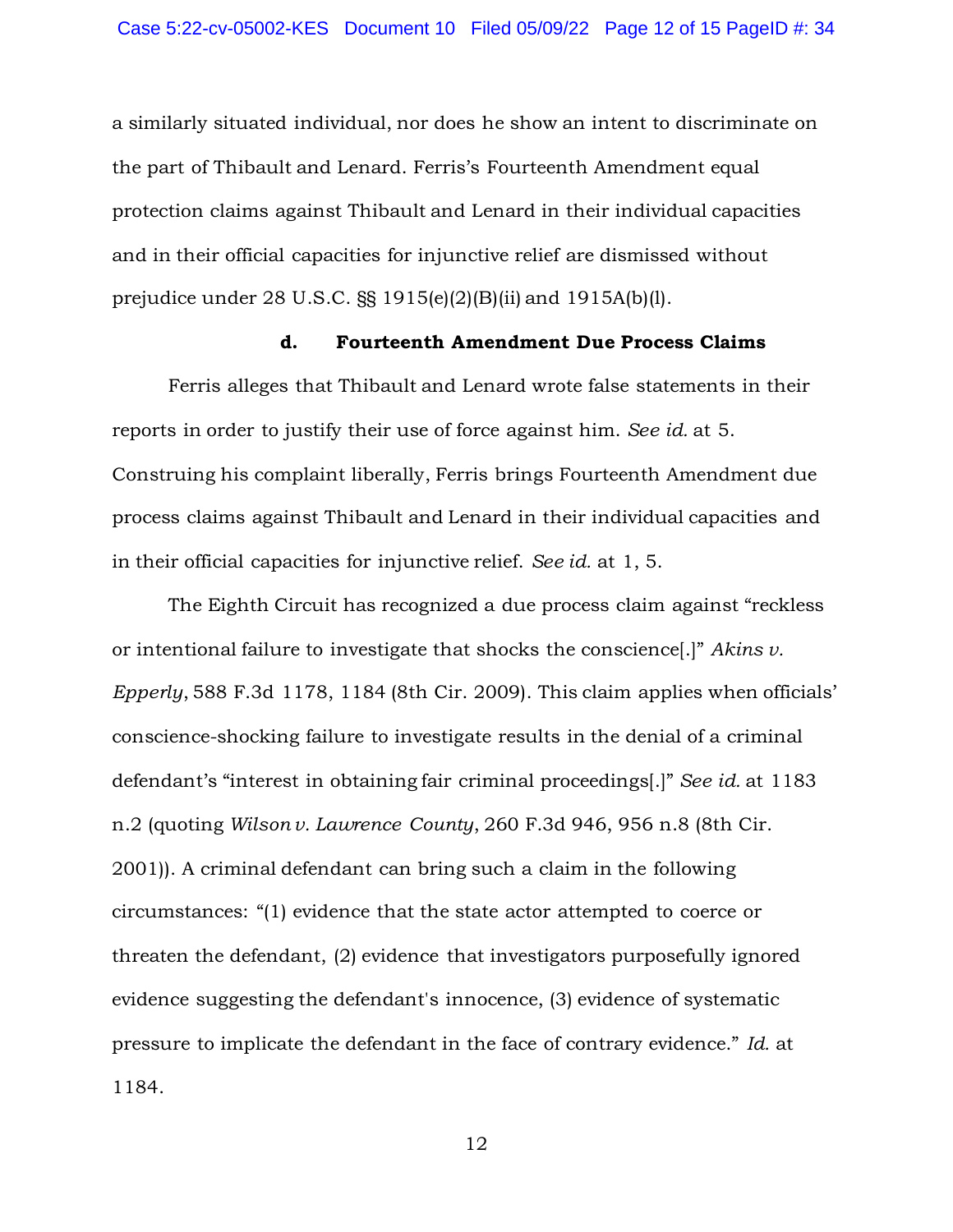Here, Ferris claims that Thibault and Lenard "wrote false statements" that claimed Ferris "raised [his] fists at them" and "took an aggressive stance." Docket 1 at 5. Ferris makes no showing that he has been denied his ability to obtain fair criminal proceedings by Thibault and Lenard, and the three circumstances identified by *Akins* as appropriate for a failure to investigate claim do not apply. *See id.* Thus, Ferris's Fourteenth Amendment due process claims against Thibault and Lenard in their individual capacities and in their official capacities for injunctive relief are dismissed without prejudice under 28 U.S.C. §§ 1915(e)(2)(B)(ii) and 1915A(b)(l).

#### **III. Motion to Appoint Counsel**

Ferris moves for appointment of counsel. Docket 5. "A pro se litigant has no statutory or constitutional right to have counsel appointed in a civil case." *Stevens v. Redwing*, 146 F.3d 538, 546 (8th Cir. 1998). Under 28 U.S.C. § 1915(e)(1), "[t]he court may request an attorney to represent any person unable to afford counsel." When determining whether to appoint counsel to a pro se litigant, the Eighth Circuit considers "the factual complexity of the case, the ability of the indigent to investigate the facts, the existence of conflicting testimony, the ability of the indigent to present his claim and the complexity of the legal issues." *Abdullah v. Gunter*, 949 F.2d 1032, 1035 (8th Cir. 1991) (citation omitted). Here, Ferris's claims do not appear to be factually or legally complex. Because this court believes that Ferris can adequately present his claims at this time, his motion to appoint counsel (Docket 4) is denied.

Thus, it is ORDERED: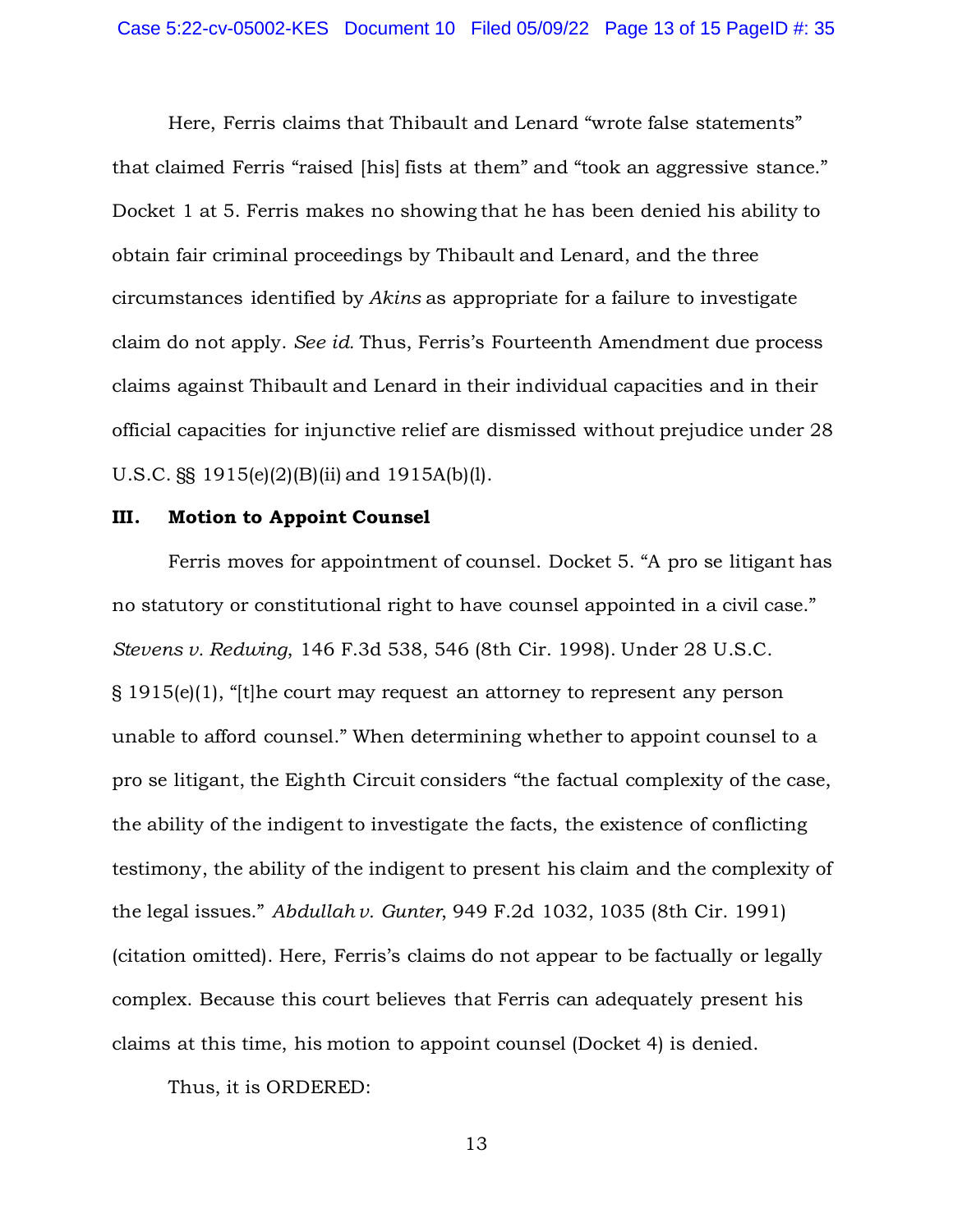- 1. That Ferris's motion for leave to proceed in forma pauperis (Docket 2) is granted.
- 2. That Ferris's motion to appoint counsel (Docket 5) is denied.
- 3. That Ferris's motion to amend/correct title (Docket 6) is denied.
- 4. That Ferris's Fourteenth Amendment excessive force claims against Lenard, Thibault, and Auteberry in their individual capacities and in their official capacities for injunctive relief survive § 1915A screening.
- 5. That Ferris's claims against Hedrick in his individual and official capacities are dismissed without prejudice under 28 U.S.C. §§ 1915(e)(2)(B)(ii) and 1915A(b)(1).
- 6. That all of Ferris's other claims against the remaining defendants are dismissed without prejudice under 28 U.S.C. §§ 1915(e)(2)(B)(ii) and 1915A(b)(1).
- 7. That the Clerk shall send blank summons forms and Marshal Service Form (Form USM-285) to Ferris so that he may cause the complaint to be served upon defendants Lenard, Thibault, and Auteberry.
- 8. That Ferris shall complete and send the Clerk of Court a separate summons and USM-285 form for defendants Lenard, Thibault, and Auteberry. Upon receipt of the completed summons and USM-285 forms, the Clerk of Court will issue the summons. If the completed summons and USM-285 form are not submitted as directed, the complaint may be dismissed.